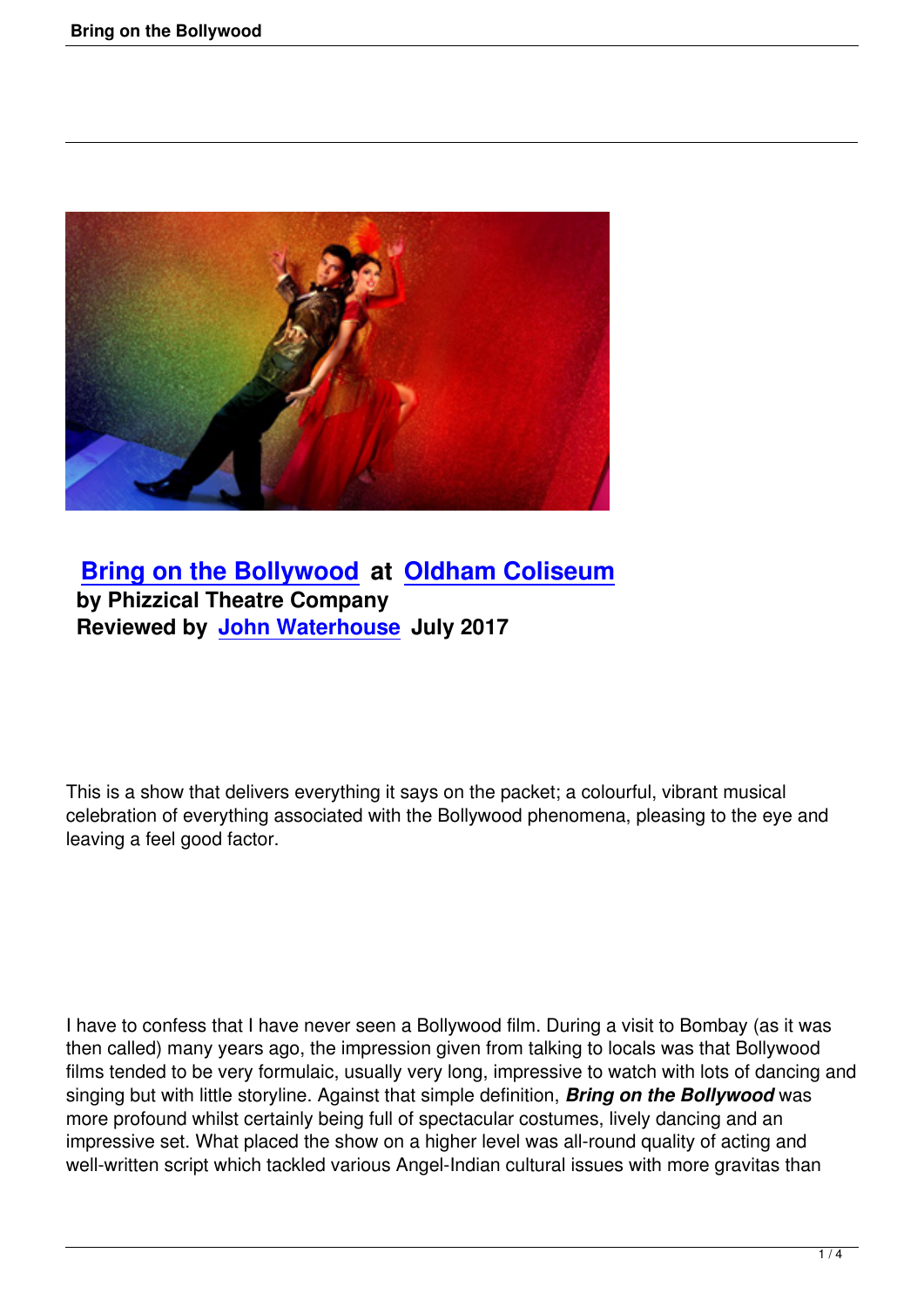.

*The Kumars at No 42* and a lot more colour and optimism than *East is East*



*Bring on the Bollywood* is first and foremost a love story and any East versus West cultural issues are not what the show is primarily about. With a fourteen strong cast, there are set-piece dance routines throughout the performance, much of which is powerfully physical and an array of stunning costumes. Most of the acting leads also dance and sing and the impressive two level stage is used to good effect, enhanced by excellent lighting moods. Interestingly, although all the script is in English, most of the songs are sung (as far I was aware) in Hindi, although the musical style varied considerably, often with clear Indian influences but at times sounding as if they would not have been out of place in an Andrew Lloyd-Webber musical.

One song for example was sung in Hindi to just an acoustic guitar backing and a lot of the music blends Indian traditions with sounds that had heavy 80's and 90's western pop influences.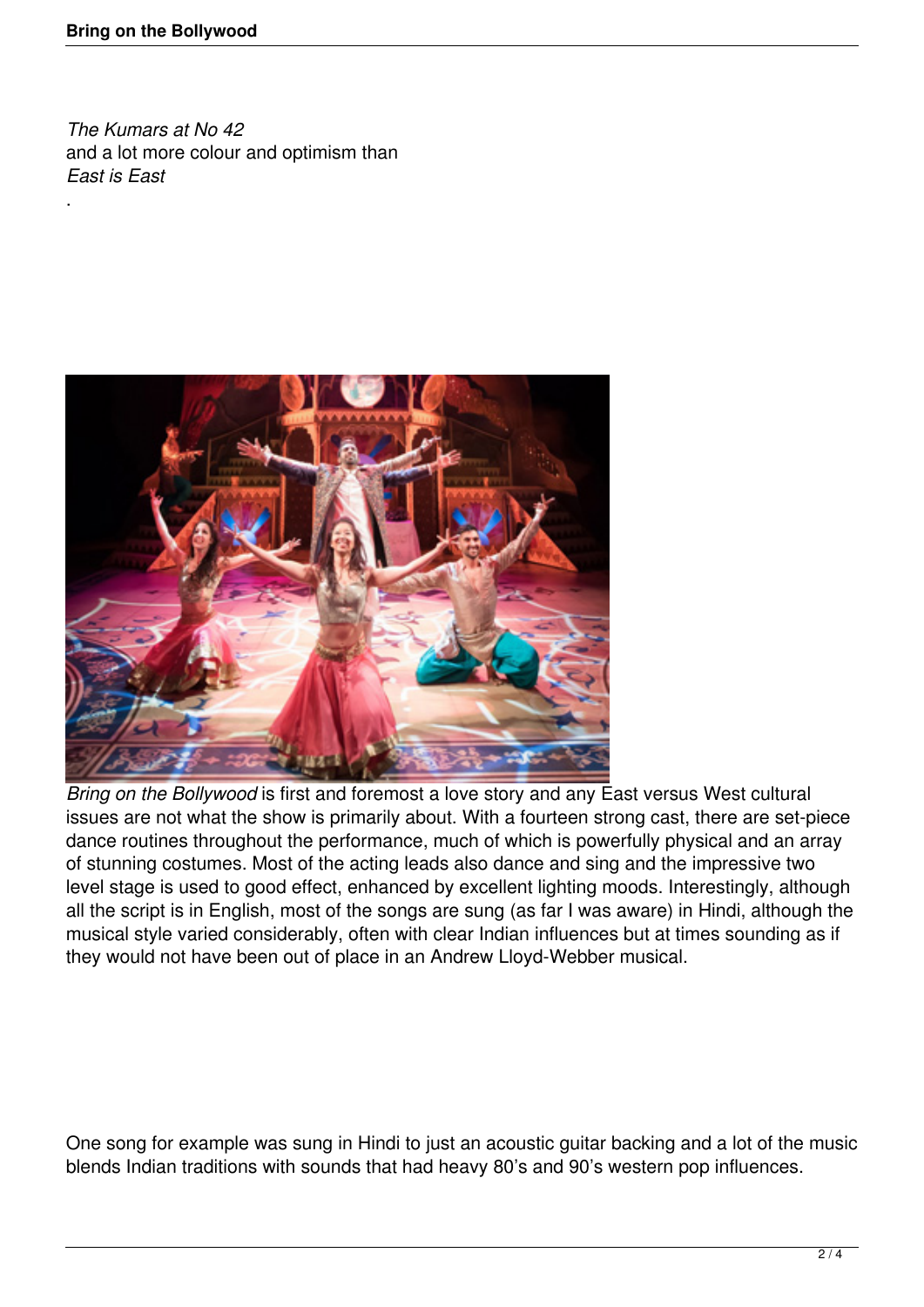Overall, the score is very varied and enjoyable to listen to, including at times, songs with two alternating cast members sing in English, progressing the plot although for the most part, I suspect the songs just reflect specific moods.

**Nisha Aaliva** is impressive in the lead role as Katrina, a very Westernized Anglo-Indian returning to her family roots, bringing a light comedic touch alongside emotional turmoil. Interestingly Nisha only attended the auditions as a choreographic assistant and was discovered as the perfect heroine.

**Yanick Ghanty** does full justice to Amit, who as Katrina's love interest is concealing a big secret and **Anthony Sahota** is excellent as Katrina's mischievous brother Lucky. For me though, one of the most memorable performances was given by

## **Rohit Gokani**

as Nisha's father Colonel Sunder Pawar, an entertaining character who could have fitted well into

## *It ain't half hot mum*

, the classic 70's comedy series set in India just after the War.

**Samir Bhamra**, Director of *Bring on the Bollywood, h*as pointed to the lack of opportunities for young British Asian performers, following comments by Andrew Lloyd Webber on the lack of diversity in British Theatre. A show like **British Struck and Article Contract Contract Contract Contract Contract Contract Contract Contract Contract Contract Contract Contract Contract Contract Contract Contract Contract** *ng on the Bollywood*

must surely go some way to addressing that imbalance, having all the hallmarks of a big West End show and I am sure that we will be hearing a lot more of Phizzical theatre in the future. I am not qualified to say how accurately this show represents Bollywood films but

## *Bring on the Bollywood*

is without question an excellent night out.